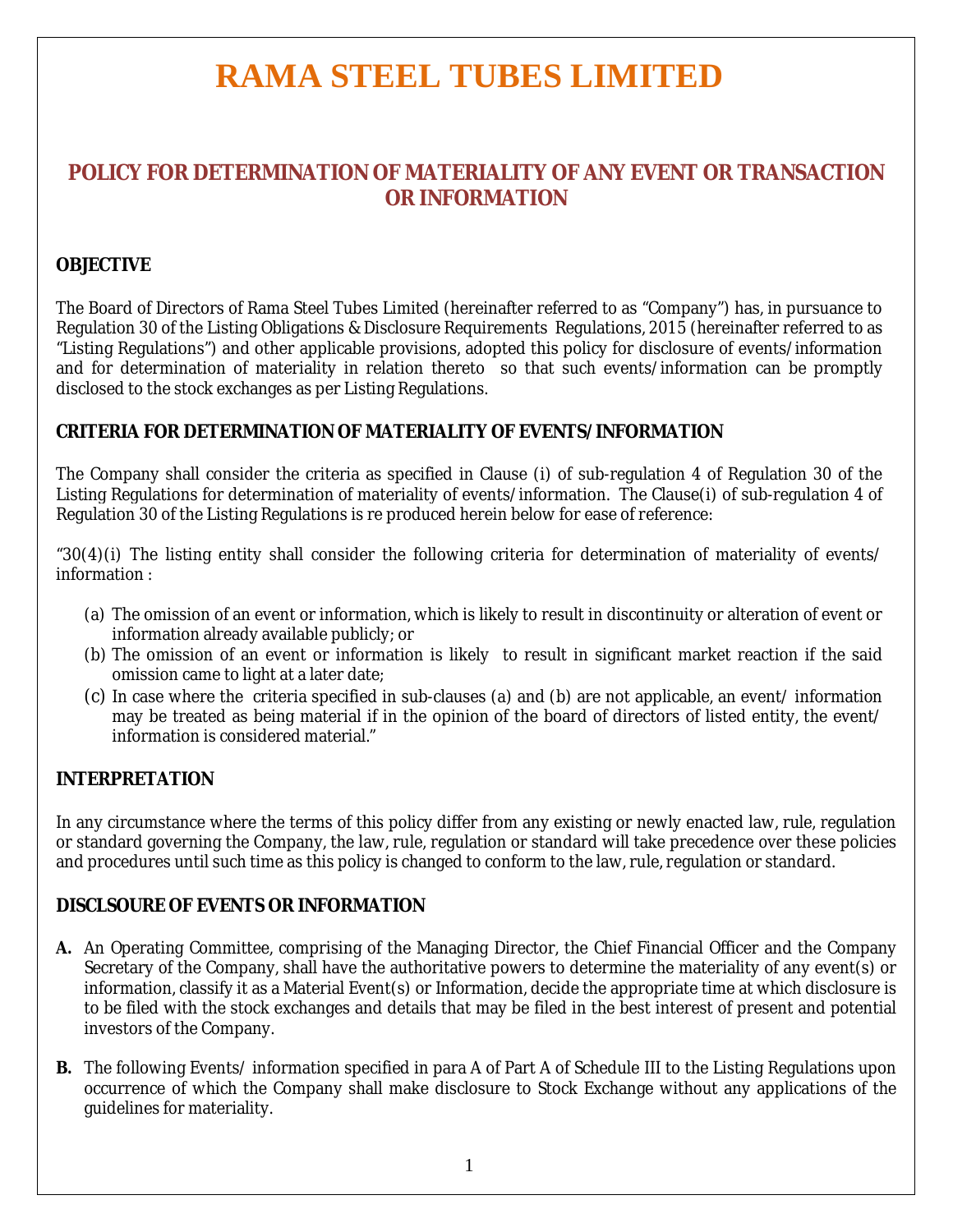i) Acquisition(s) (including agreement to acquire), Scheme of Arrangement (amalgamation/ merger/ demerger/restructuring), or sale or disposal of any unit(s), division(s) or subsidiary of the listed entity or any other restructuring.

**Explanation**.- For the purpose of this sub-para, the word 'acquisition' shall mean,-

(i) acquiring control, whether directly or indirectly; or,

(ii)acquiring or agreeing to acquire shares or voting rights in, a company, whether directly or indirectly, such that  $-$ 

(a) the listed entity holds shares or voting rights aggregating to five per cent or more of the shares or voting rights in the said company, or;

(b) there has been a change in holding from the last disclosure made under sub-clause (a) of clause (ii) of the Explanation to this sub-para and such change exceeds two per cent of the total shareholding or voting rights in the said company.

- ii) Issuance or forfeiture of securities, split or consolidation of shares, buyback of securities, any restriction on transferability of securities or alteration in terms or structure of existing securities including forfeiture, reissue of forfeited securities, alteration of calls, redemption of securities etc.
- iii) Revision in Rating(s).
- iv) Outcome of Meetings of the Board of Directors. The Company shall disclose to the Exchanges, within 30 minutes of the closure of the meeting, held to consider the following:
	- a) Dividends and/or cash bonuses recommended or declared or the decision to pass any dividend and the date on which divided shall be paid/dispatched;
	- b) Any cancellation of dividend with reasons thereof;
	- c) The decision with respect to fund raising proposed to be undertaken;
	- d) Increase in capital by issue of bonus shares through capitalization including the date on which such bonus shares shall be credited/dispatched;
	- e) Reissue of forfeited shares or securities, or the issue of shares or securities held in reserve for future issue or the creation in any form or manner of new shares or securities or any other rights, privileges or benefits to subscribe to;
	- f) The decision on buyback of securities;
	- g) Short particulars of any other alterations of capital, including calls;
	- h) Financial results;
	- i) Decision on voluntary delisting by the Company from stock exchanges.
- v) Agreements (viz. shareholder agreements(s), joint venture agreement(s), family settlement agreement(s) (to the extent that if impacts management and control of the Company), agreement(s)/treaty(ies)/contract(s) with media companies) which are binding and not in normal course of business, revision(s) or amendment(s) and termination(s) thereof.
- vi) Fraud/defaults by promoter or key managerial personnel or by the Company or arrest of key managerial personnel or promoter.
- vii) Change in directors, key managerial personnel (Managing Director, Chief Executive Officer, Chief Financial Officer, Company Secretary etc), Auditor and Compliance officer.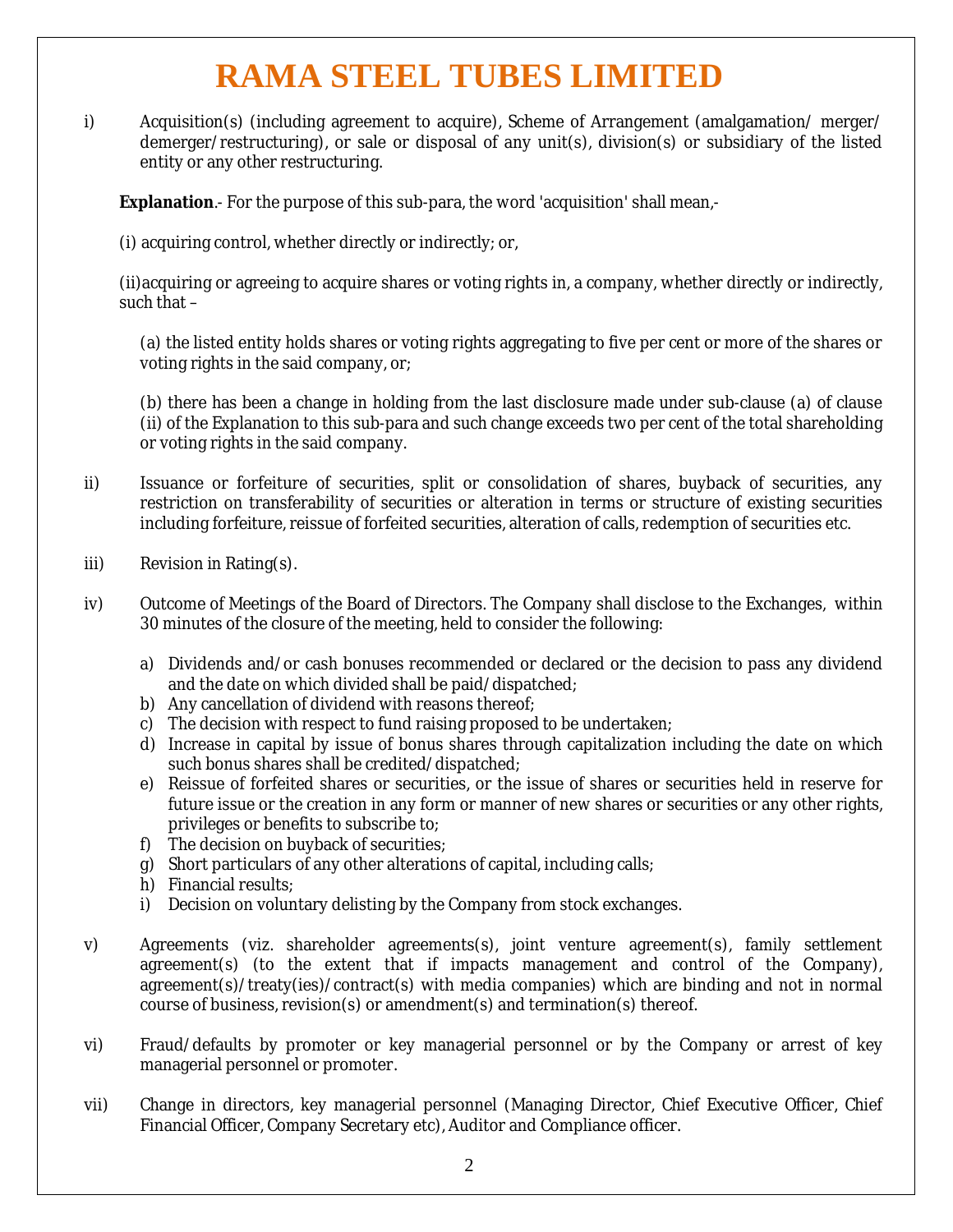- viii) Appointment or discontinuation of share transfer agent.
- ix) Corporate debt restructuring.
- x) One time settlement with a bank.
- xi) Reference to BIFR and winding-up petition filed by any party/creditor.
- xii) Issuance of notices, call letters, resolutions and circulars sent to shareholders, debenture holders or creditors or any class of them or advertised in the media by the Company.
- xiii) Proceedings of Annual and extraordinary general meetings of the Company.
- xiv) Amendments to memorandum and articles of association of the Company in brief.
- xv) Schedule of analyst or institutional investor meet and presentations on financial results made by the Company to analysts or institutional investors.

The Company shall first disclose to all stock exchanges of all events as specified above as soon as reasonably possible and not later than twenty four hours form the occurrence of event or information; provided that in case the disclosure is made after twenty four hours of occurrence of the event or information, the Company shall, along with such disclosure provide explanation for delay. Provided further that disclosure with respect to events specified above under sub-para (iv) shall be made within thirty minutes of the conclusion of the Board meeting.

- **C.** The following events/ information specified in para B of Part A of of Schedule III to the Listing Regulations upon occurrence of which the Company shall make disclosure to Stock Exchanges after following the procedural guidelines for materiality as given in Clause 6 of this Policy.
	- i) Commencement or any postponement in the date of commencement of commercial production or commercial operations of any unit/division.
	- ii) Change in the general character or nature of business brought about by arrangements for strategic, technical, manufacturing, or marketing tie-up, adoption of new lines of business or closure of operations of any unit/division (entirety or piecemeal).
- iii) Capacity addition or product launch.
- iv) Awarding, bagging/receiving, amendment or termination of awarded/bagged orders/ contracts not in the normal course of business.
- v) Agreements (viz; loan agreement(s) (as a borrower) or any other agreement(s) which are binding and not in normal course of business) and revision(s) or amendment(s) or termination(s) thereof.
- vi) Disruption of operations of any one or more units or division of the listed entity due to natural calamity (earthquake, flood, fire etc.), force majeure or events such as strikes, lockouts etc.
- vii) Effect(s) arising out of change in the regulatory framework applicable to the listed entity.
- viii) Litigation(s) / dispute(s) / regulatory action(s) with impact.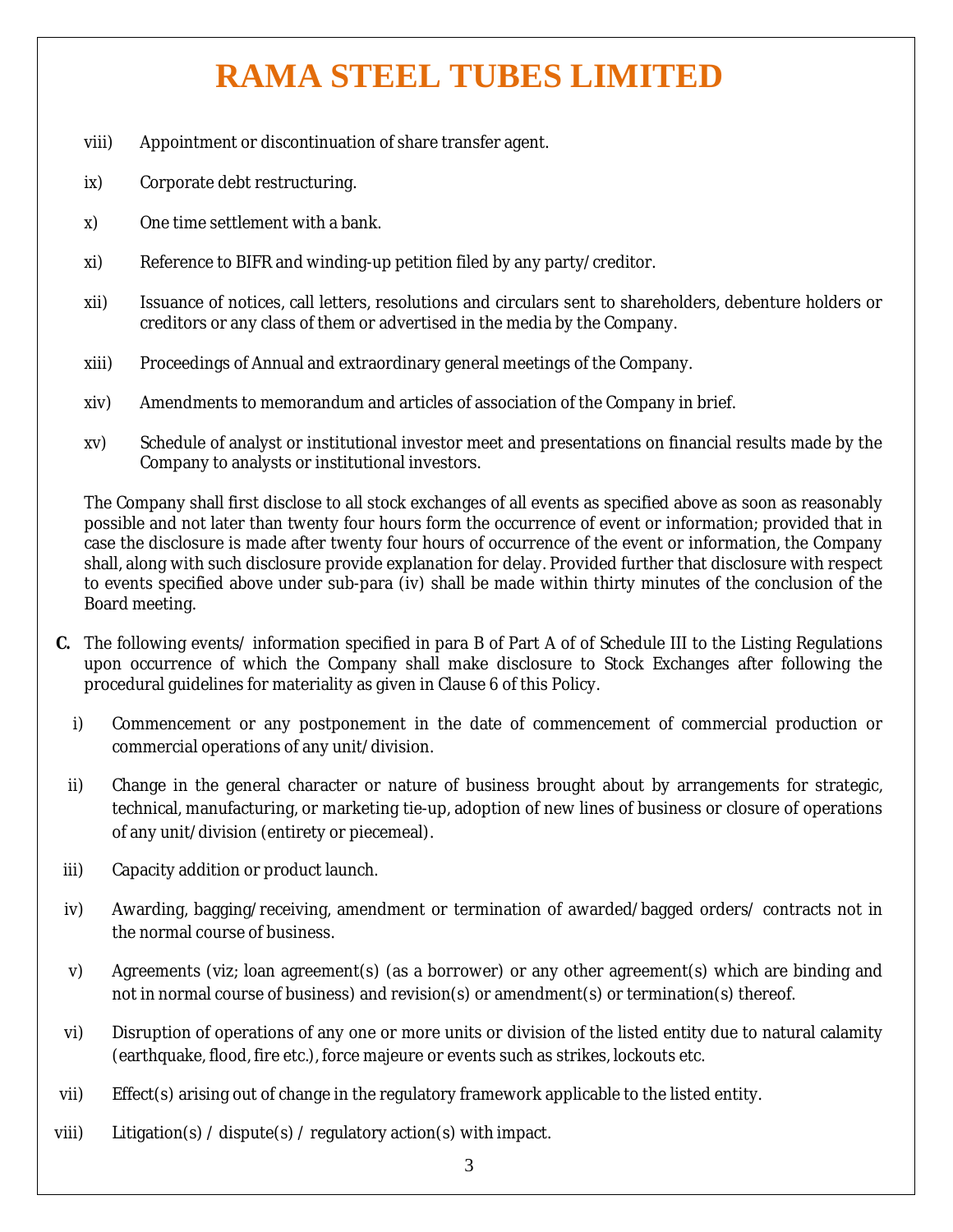- ix) Fraud/ defaults etc. by directors (other than key managerial personnel) or employees of listed entity.
- x) Options to purchase securities including any ESOP/ESPS Scheme.
- xi) Giving of guarantees or indemnity or becoming a surety for any third party.
- xii) Granting, withdrawal, surrender, cancellation or suspension of key licenses or regulatory approvals.
- **D.** Any other information/event viz. major development that is likely to affect business, e.g. emergence of new technologies, expiry of patents, any change of accounting policy that may have a significant impact on the accounts, etc. and brief details thereof and any other information which is exclusively known to the listed entity to appraise its position and to avoid the establishment of a false market in such securities.

### **PROCEDURAL GUIDELINES FOR DETERMINATION OF MATERIALITY OF EVENTS/ INFORMATION**

In order to ensure that the Company complies with the disclosure obligations under Regulations 30 of the Listing Regulations, the Board has established an internal system for reporting any event/ information which may require disclosure so that the event/ information can be properly assessed and decision can be made regarding its disclosure to the stock exchanges.

Under the system, Head of the Departments who are responsible for relevant areas of the Company's operations (Responsible Officers) must report to Managing Director or Director of the Company of any event/ information which may possibly be material or of which the Responsible Officer is unsure as to its materiality. The event/ information should be reported immediately after a Responsible Officer becomes aware of it.

On receipt of communication of potential material event/ information, the Company Secretary will bring the same to the Notice of members of the Committee of Key Managerial Persons (KMPs) who will;

i. Review event/ information and to take whatever steps necessary to verify its accuracy;

ii. Assess whether the event/ information is required to be disclosed to the Stock Exchanges under the Listing Regulations;

Where the members of the Committee of KMPs are not certain about the materiality of event/information, they may refer matter for external legal advice.

The procedure to be followed in relation to the lodgement of announcement of material event/ information is as follows:

- i. **Prepare draft announcement to the Stock Exchanges:** if the event/ information is material, the Company Secretary will prepare draft announcement to the Stock Exchanges which is factual and expressed in clear manner and obtain approval of Managing Director.
- ii. **Lodge Announcements: The Company Secretary on behalf of the Company will lodge or arrange for lodgement of the announcement** with the Stock Exchanges.
- iii. **Post announcement on website:** After lodgement of the announcement with the Stock Exchanges, the Company Secretary will arrange to place it on the website of the Company. All the